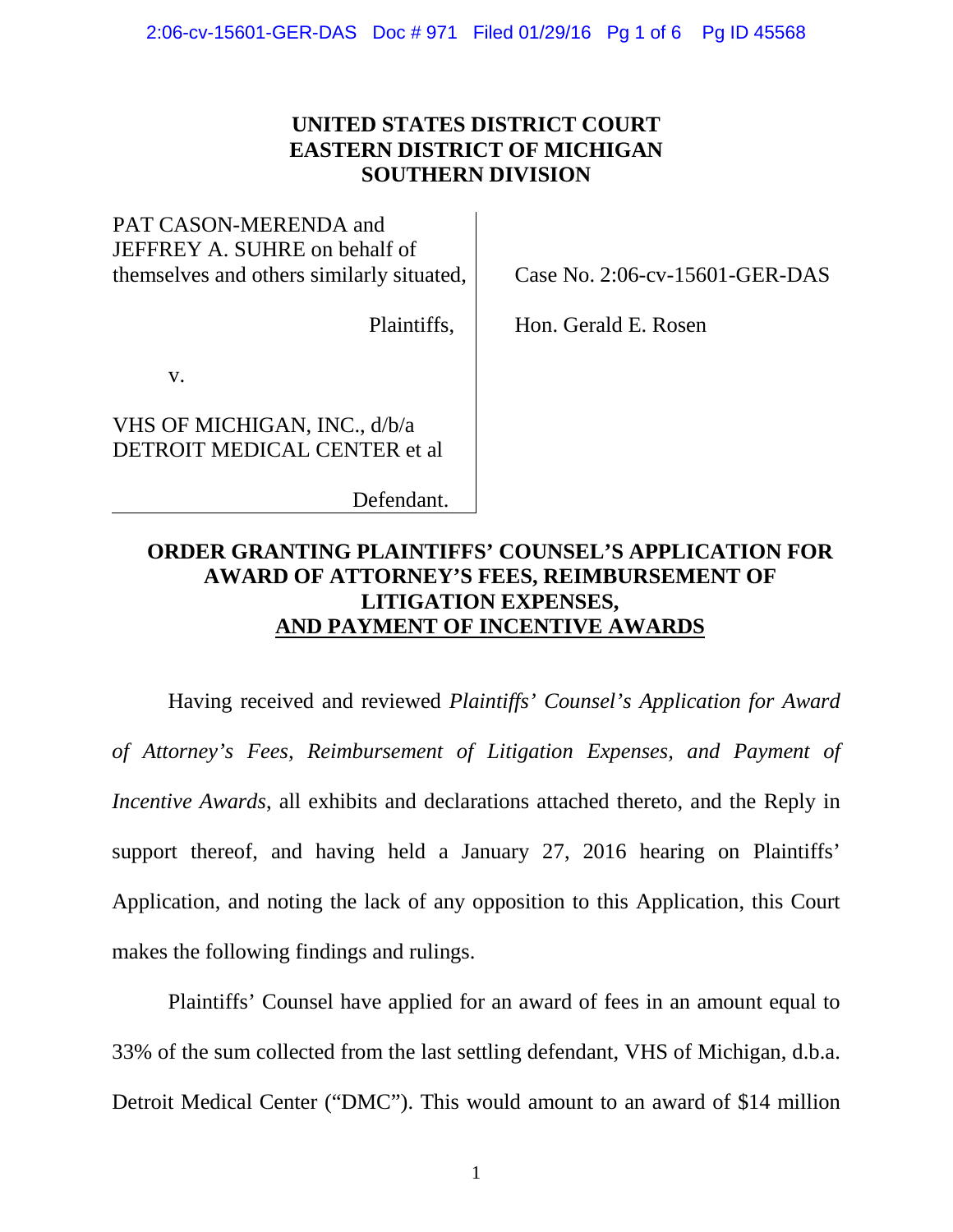#### 2:06-cv-15601-GER-DAS Doc # 971 Filed 01/29/16 Pg 2 of 6 Pg ID 45569

from the \$42 million recovered from DMC. When added to the fee award previously granted by this Court, and when compared to the total recovery for the Class of over \$90 million, the total fees sought amount to less than 29% of the common fund created by this litigation. In addition, Plaintiffs' Counsel ask for (1) reimbursement of \$1,816,086.26 in litigation expenses incurred in excess of the amount previously awarded by this Court as reimbursements and set-asides, (2) a set-aside of \$100,870 to pay for the cost of claims administration, (3) an award of \$15,000 to each of the Named Plaintiffs for their continuing work in pursing this litigation, and (4) an award of \$1,000 to each of four nurses who agreed to provide testimony at trial.

While the Sixth Circuit permits courts in this District to award attorney's fees either as a percentage of the common fund or by using a lodestar/multiplier approach, the recent trend has been towards application of the percentage of the fund method. *Rawlings v. Prudential-Bache Props., Inc.*, 9 F.3d 513, 516-517 (6th Cir. 1993)*.* This Court finds that under the circumstances of this case, an award determined as a percentage of the common fund is appropriate, but that the fee award requested is "reasonable under the circumstances," *id*. at 516, whichever method is applied.

In the Sixth Circuit courts look to a six-factor test, commonly referred to as the "*Bowling* Factors" (following *Bowling v. Pfizer, Inc.*, 102 F.3d 777, 780 (6th

2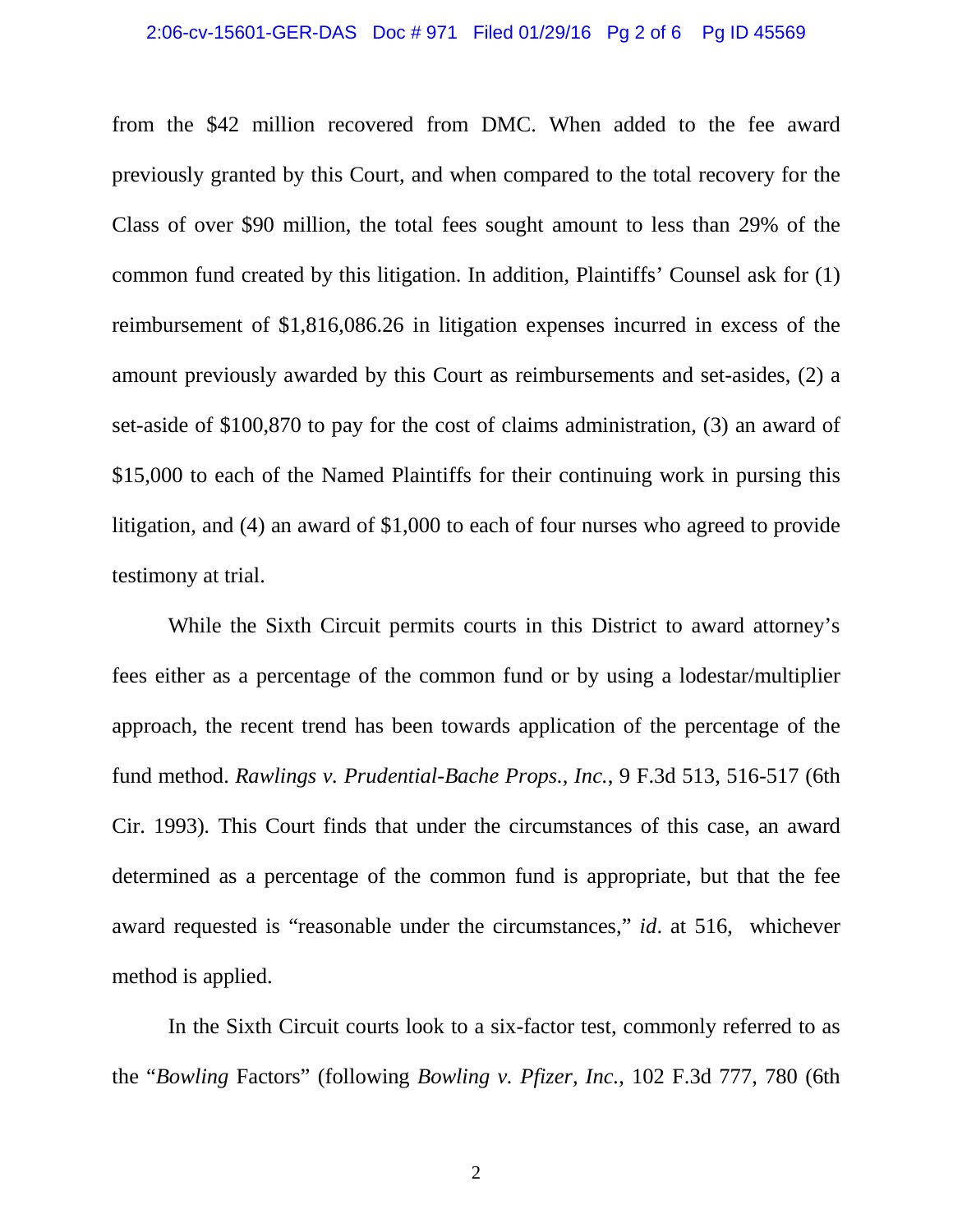#### 2:06-cv-15601-GER-DAS Doc # 971 Filed 01/29/16 Pg 3 of 6 Pg ID 45570

Cir. 1996)), to determine an appropriate fee award from a common fund. These factors are: (1) the value of the benefit rendered to the plaintiff class; (2) the value of the services on an hourly basis; (3) whether the services were undertaken on a contingent fee basis; (4) society's stake in rewarding attorneys who produce such benefits in order to maintain an incentive to others; (5) the complexity of the litigation; and (6) the professional skill and standing of counsel involved in both sides.

The Court finds that these *Bowling* Factors, individually and jointly, support the award sought.

(1) The settlements have conferred significant and valuable benefits to members of the Class and the Settlement Classes. A cash recovery to date of over \$90 million, including \$42 million from DMC alone, is certainly a significant and valuable benefit.

(2) Plaintiffs' Counsel has provided evidence that they have devoted more than 78,000 hours to this litigation, for a total lodestar based on their standard billing rates of over \$32 million (this calculation blends rates from 2013 and current rates, and therefore understates the lodestar at current rates). This means that Plaintiffs' Counsel, far from being awarded a multiplier on their lodestar, as is commonplace to reward them for the risk of contingent fee litigation, *Rawlings*, 9 F.3d at 517, are being awarded less than 80% of their total lodestar.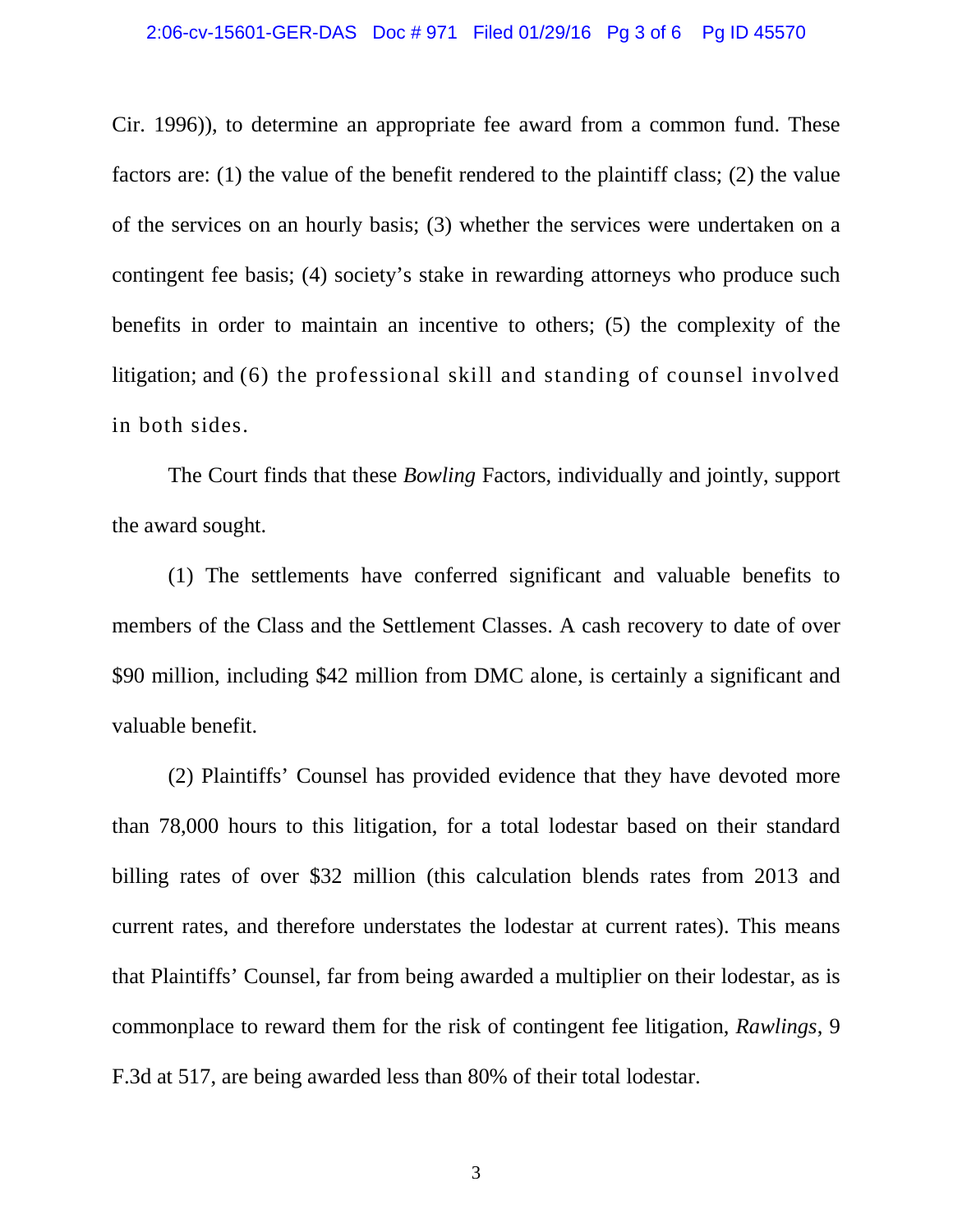#### 2:06-cv-15601-GER-DAS Doc # 971 Filed 01/29/16 Pg 4 of 6 Pg ID 45571

(3) Plaintiffs' Counsel, with one limited exception that has been disclosed to the Court throughout, have pursued this case on a contingent fee basis, advancing millions of dollars in costs and expending tens of thousands of hours of work with no guarantee of recovery. Plaintiffs' Counsel's first efforts in this case were undertaken almost ten years ago and from that time until 2013 they litigated this case without receiving any payment of fees, and in 2013 they only recovered what was then approximately 50% of the lodestar accumulated to that date. Since that time, not only was the remaining 50% of their time incurred through 2013 at risk, but they invested over 17,000 additional hours, all of which was entirely at risk.

(4) Antitrust cases like this one pursue important societal goals, and hence it is important that attorneys be provided with an appropriate incentive to take on such matters.

(5) Antitrust cases, in general, are recognized as raising particularly complex issues, and this case has been no exception. Indeed, due to the somewhat unusual nature of the claims to be tried – a wage exchange conspiracy subject to the Rule of Reason, rather than the typical *per se* price fixing agreement – this case could fairly be viewed as being more complicated even than the typical antitrust class action. Plaintiffs' Counsel have been required to litigate numerous complex issues over the life of this litigation and have done so diligently and effectively.

4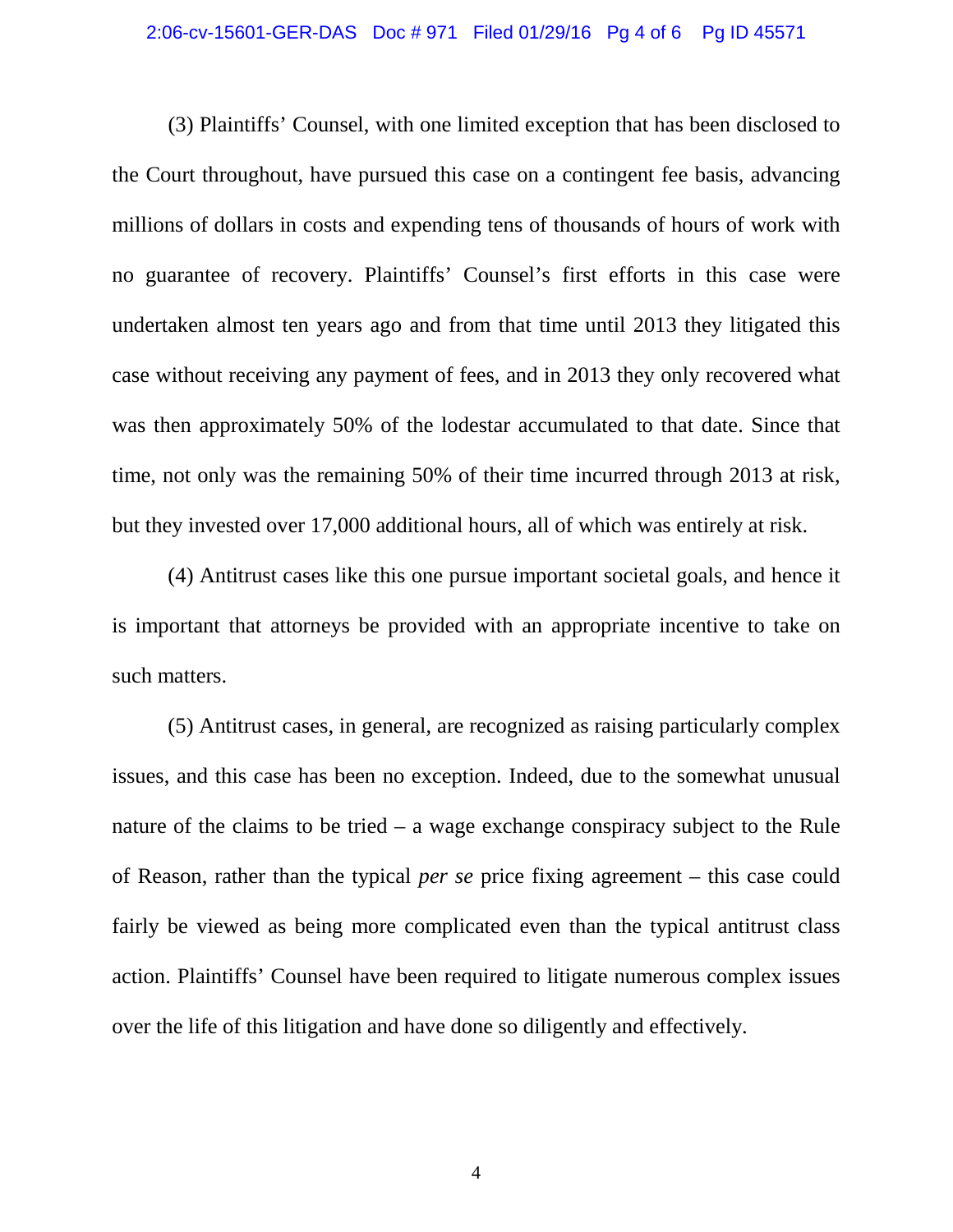(6) Both Plaintiffs' Counsel and counsel for the eight defendants are highly experienced practitioners in complex litigation generally and antitrust litigation in particular.

The Court also notes that a fee award of 33% of the DMC settlement, or roughly 29% of the overall common fund, is well within the bounds of what courts have found appropriate in comparable cases. Plaintiffs' Counsel have provided the Court with a lengthy list of cases in this Circuit and elsewhere that have awarded attorney's fees of 33% in recent antitrust class actions, and many more cases that have awarded 30% or more in antitrust class actions or other complex class actions within this Circuit. For these reasons, the Court finds that a fee equal to 33% of the DMC settlement amount, and less than 29% of the total common fund created by this litigation, is "reasonable under the circumstances." *Rawlings*, 9 F.3d at 516.

As to the reimbursement of costs, Plaintiffs' Counsel have provided documentation supporting the expenditures claimed, which reflect reasonable and appropriate expenditures associated with preparing for trial in a complex case like this. The Court, therefore, agrees that Counsel should be reimbursed for expenditures in the amount \$1,816,086.26 (this being the amount of expenditures incurred over and above the amount this Court allowed to be withheld from previous settlements), and that the sum of \$100,870 should be set aside to pay anticipated costs of the claims process.

5